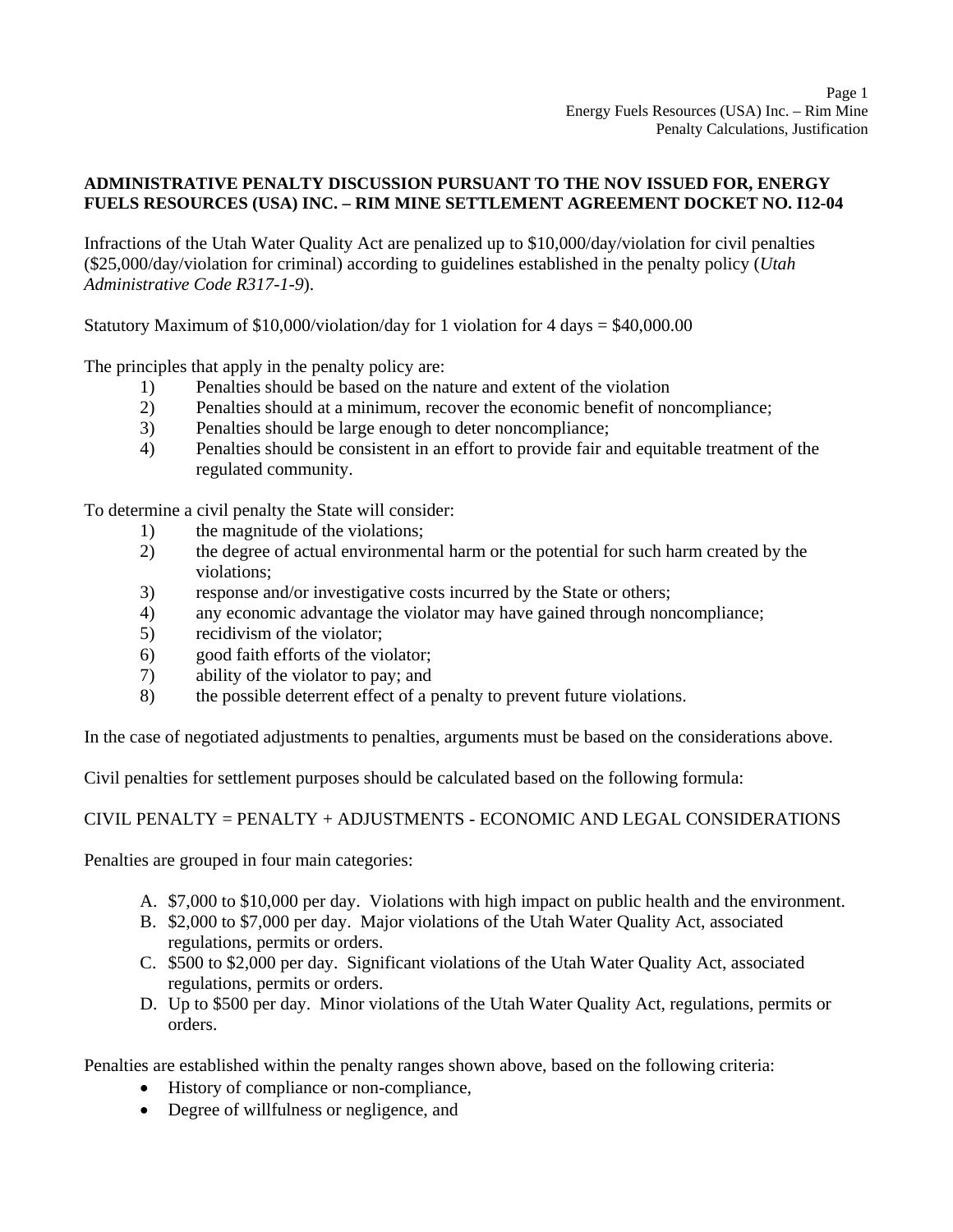• Good faith efforts to comply.

Adjustments to the civil penalty include:

- The economic benefit gained as a result of non-compliance,
- Investigative costs incurred by the State and/or other governmental level,
- Documented monetary costs associated with environmental damage.

PENALTY - The penalty for ENERGY FUELS RESOURCES (USA) INC. – RIM MINE has been calculated as follows:

## **Gravity Component**:

The gravity component of the penalty is based on violations noted in the notice of violation and order.

- 1. *40 CFR 440.32 for a discharge which caused a categorical standard to be violated (Dissolved Radium 226).*
- 2. *UAC R317-8-7.1(1)(a) for not complying with all conditions of UPDES permit #UT0023922.*
- 3. *Part I.D of UPDES permit #UT0023922, for failure to comply with effluent limits.*
- 4. *UAC R317-2-7.1 for discharging substances that may interfere with water's designated uses, or to cause any of the applicable standards to be violated.*

Energy Fuel Resources (EFR) responded to the notice of violation. This is a summary of their response: As a result of the noncompliance dissolved radium 226 data received during 2012, EFR initiated a review of the data and an investigation into sample collection procedures, laboratory analysis methods and procedures and results reported for the mine. Several items were noted during the data review including:

- The total radium 226 results have never exceeded the permit limits.
- The dissolved radium 226 results exceed the total radium 226 results in 26 of 45 samples since 2008.

Typically a dissolved radium 226 analysis of a water sample is performed by removing the particulates with a filter, then analyzing the filtered water for radium 226. Total radium 226 results must always be greater than or equal to dissolved radium 226 results, since dissolved radium 226 is a subset of total radium 226. The discrepancy of the dissolved radium 226 results being greater than the total radium 226 results is indicative of errors in data reporting or sample handling, since total radium 226 analysis for water samples include the radium 226 content both dissolved in the water and present in the particulates in the water.

EFR investigated the sample collection procedures, laboratory methods, and filtration methods for the dissolved radium 226. Several items were noted during the investigation including:

- All of the dissolved radium 226 samples were filtered by the laboratory using re-usable filtration apparatus. The laboratory preserves the dissolved radium 226 samples after filtration. No filtration blanks were performed by the laboratory.
- Several radiochemistry experts were contacted by EFR, and they were in agreement that the total analysis must always be greater or equal to the dissolved fraction. The radiochemistry experts noted that the total results are reliable, and the error lies within the dissolved results. The results indicate that the additional filtration step by the laboratory is most likely the cause of the erroneous high dissolved results due to contamination.